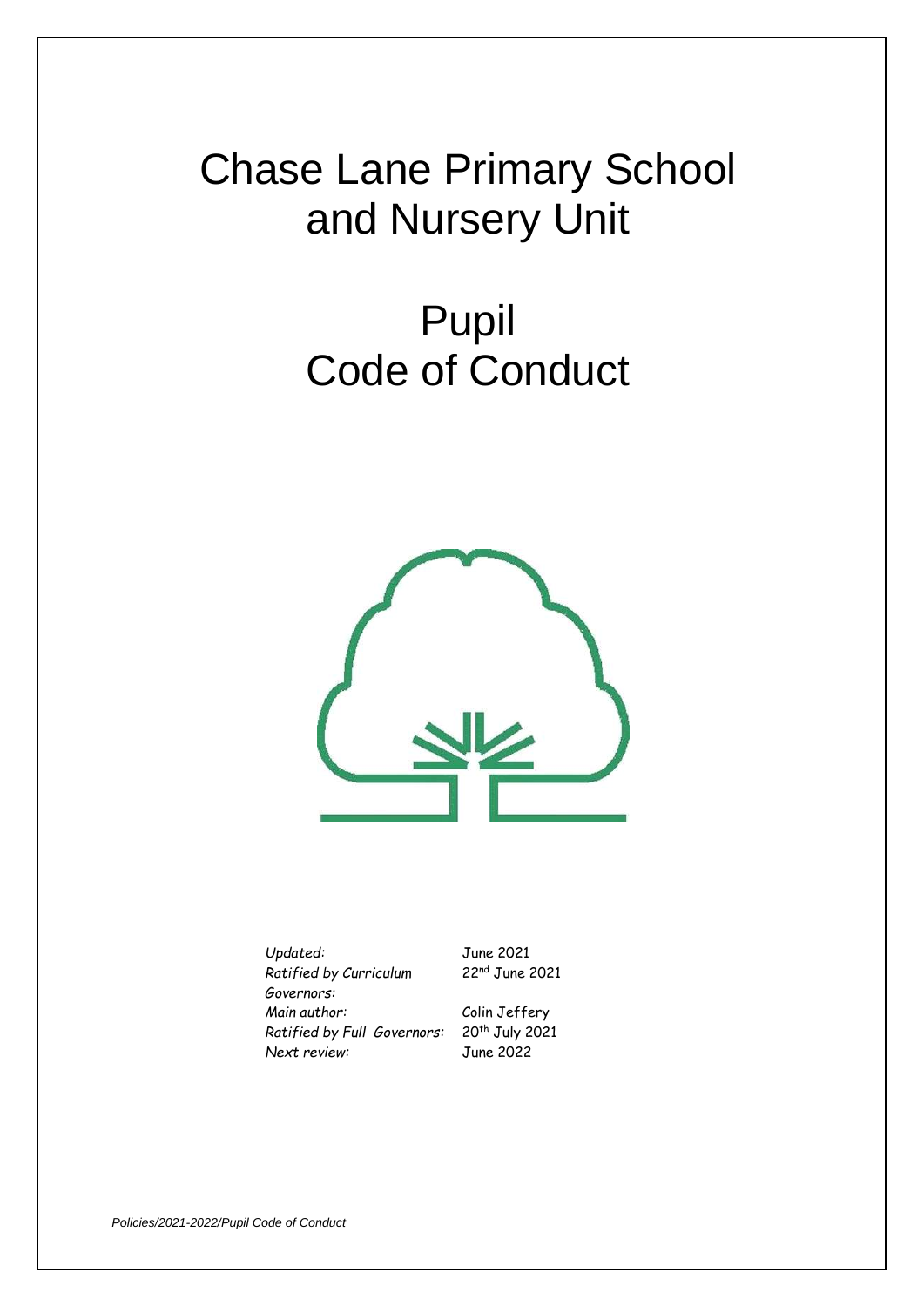# **Chase Lane Primary School and Nursery Unit Code of Conduct**

### **Aims**

Maintain high standards of behaviour in all areas of school life and beyond.

Ensure that all members of the school community are treated with mutual respect and support one another in addressing any areas of concern with children or adults.

Create a learning environment that is positive and safe for all to enjoy and maximise the child's learning experience in school.

Promote self-discipline and allow children the opportunity to learn how to take responsibility for their actions.

Actively involve parents in promoting desired behaviour choices, supporting school, and the children based on their individual needs.

Pupil Code of Conduct should be clearly understood by pupils, parents/carers, Governors and all school staff.

Apply the code of conduct to all in our school community consistently, equally and fairly.

#### **School Values**

Our school values are at the heart of everything undertaken at school. Trust, Respect, Aspiration, Equality, Resilience and Engagement are the values which are promoted in all aspects of school life, including behaviour. Having such strong values established and promoted in school give our children the best possible chance to make excellent moral choices and develop the emotional skills to succeed both in school and beyond. Our strong values are linked closely to our six school rules (See appendix I) which are followed from nursery to year 6. The school rules are displayed around our school and children are made aware of them proactively through assemblies and by staff.

### **Positive Approach**

At Chase Lane the primary goal is to catch children 'being good'.

Positive behaviours are actively sought and linked directly to our school rules and values. This is achieved by:

- giving positive comments on a daily basis from all staff members,
- year group assemblies celebrate and promote school values and rules,
- the cup of kindness, role model wrist bands
- star of the week assemblies.
- When children make positive choices within the classroom or around the school they are rewarded by receiving '

In addition, staff are encouraged to then add any additional levels of praise and rewards such as awarding stickers and classroom rewards for positive behaviours and engagement.

### **The Role of The Class Teacher**

It is the responsibility of class teachers to ensure that the school rules are enforced fairly and consistently in their classes and around the school, and that their pupils behave in a responsible manner.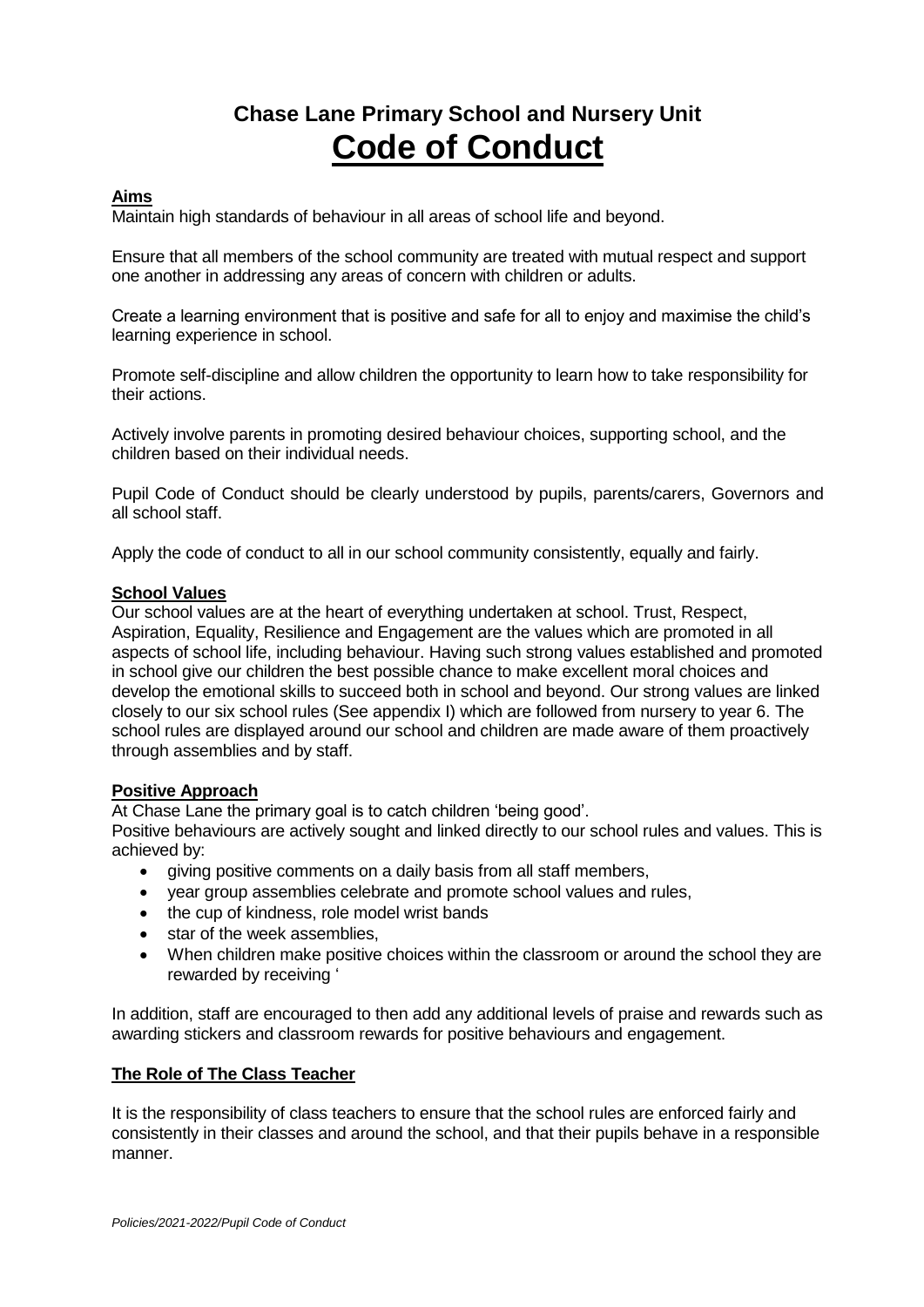The class teachers in our school have high expectations of the children with regard to behaviour, and they strive to ensure that all children are able to work to the best of their ability.

If a child misbehaves repeatedly throughout the day, the class teacher keeps a record of such incidents which are recorded in the class log. In the first instance, the class teacher deals with the incident him/herself and contacts the parents, if it is appropriate. However, if misbehaviour continues, the class teacher will seek advice from the Phase Leader. If the child's behaviour doesn't improve, the class teacher will arrange a meeting with the Phase Leader and the parent(s). An SLT member will get involved if, after the meeting with the parents, the pupil's behaviour deteriorates or shows no improvement.

It is strongly recommended that parents are involved as early as possible if a child has behaviour issues.

### **The Role of The Learning Support Assistants and MDA's**

The Learning Support Assistants in our school have high expectations of the children with regard to behaviour, and, working with the class teacher; they strive to ensure that all children work to the best of their ability.

Learning Assistants should treat all children fairly and enforce the classroom/school rules consistently.

When carrying out playground duties children in KS2 must complete a reflection form (appendix IX) then misdemeanours for KS1 and KS2 must be written on a playground/outdoors report form and handed to  $FI T$ 

KS1-Head Teacher Years 3-4 – Assistant Head Years 5-6- Deputy Head

The member of ELT will then either forward to class teacher for them to action appropriately or in the case of a more serious situation contact the parent and write a letter home

#### **The responsibilities of The Headteacher, Deputy and the behaviour coordinator**

The Headteacher supports the staff by implementing the policy, by setting the standards of behaviour and by supporting staff in their implementation of the policy.

The Head/Behaviour co-ordinator keeps records of any reported serious incidents of misbehaviour and logs this in the behaviour co-ordinator's file.

The Headteacher has the responsibility for giving fixed-term exclusions to individual children for very serious acts of misbehaviour. Parents will be given work for the child to complete for the period of the exclusion.

The Headteacher/Deputy Head has the responsibility to investigate any incidents of cyberbullying or inappropriate use of technology (including social media) that occurs between our pupils in or out of school. For incidents which occur out of school, it is essential that parents /pupils give the school a hard copy of the evidence if the school is to investigate.

For a repeated or very serious misdemeanor, a child may be permanently excluded from school. This is the Headteacher's decision.

The Headteacher /Deputy may when necessary investigate any incidents between pupils in the school that occur on the way to and from school.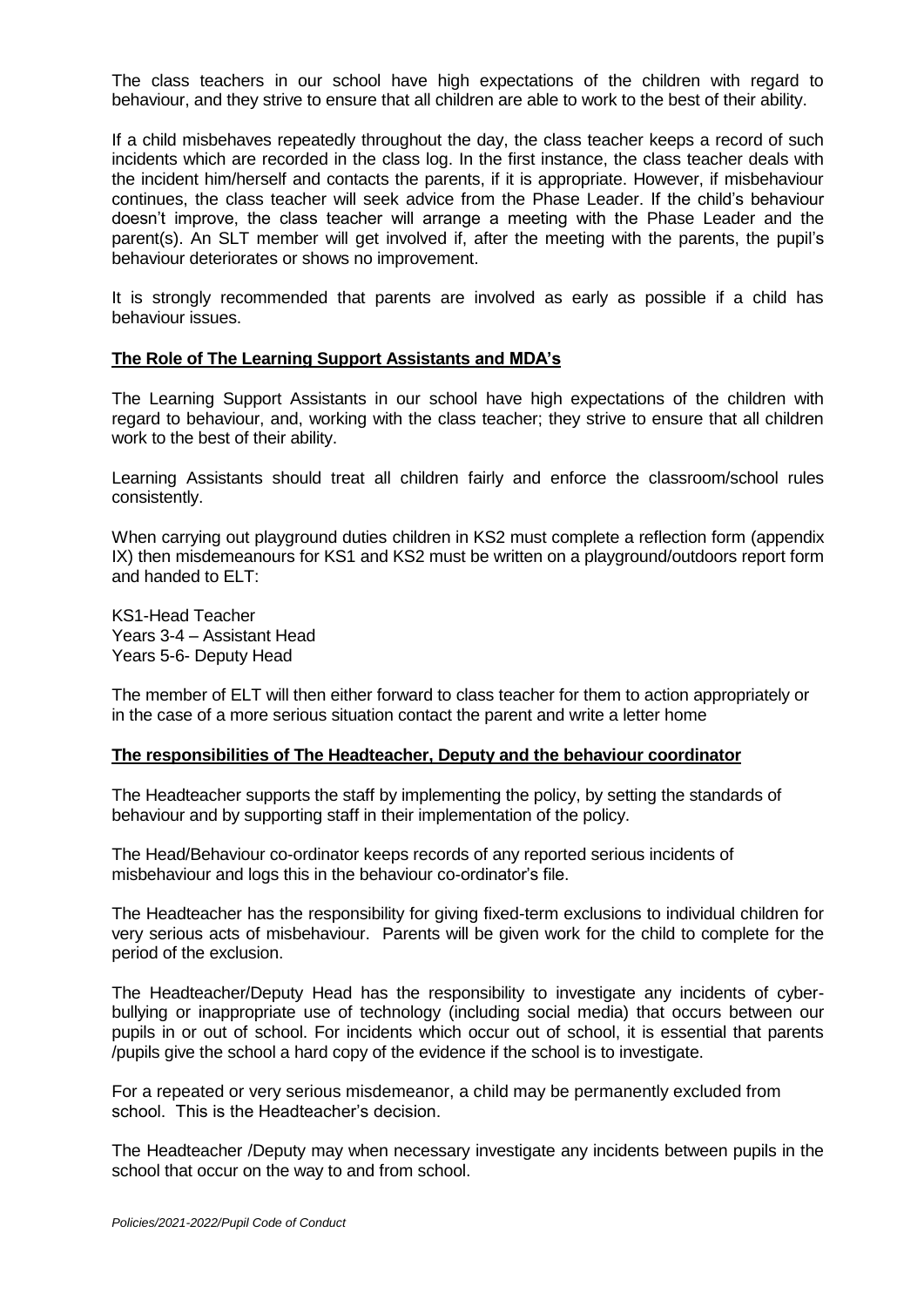If a child's poor behaviour choices present a possible health and safety risk when going on a school trip, the Head/Deputy will ask the parent to accompany the child on the trip/discuss possible alternatives.

### **The Role of Parents/Guardians**

The school rules are listed in the school prospectus and on the school's website, and we expect parents to read them and support them.

Parents are expected to support their child's learning and to co-operate with the school, as set out in the home-school agreement. It is intended to build a supportive dialogue between the home and the school, and we inform parents if we have a concern about their child's welfare or behaviour.

If the school has to use reasonable sanctions to punish a child, we expect parents to support the actions of the school. If parents have any concerns about the way their child has been treated, they should initially contact the class teacher. If the concern remains they should contact the Head/Deputy. If the parent still has concerns, they should contact the school governors.

If a parent has a problem about a behaviour incident that has occurred, they should first speak to the class teacher. Then the Phase Leader may get involved at a later stage, if still not resolved the Deputy Head teacher will support at this stage.

### **Parents must not approach other children about an incident**.

If this does occur the parent will be given a verbal warning. If this happens again, the parent will be banned from the playground for an appropriate amount of time. The school will not investigate any incident that occurs between parents when they are off school premises.

### **The Role of Governors**

The governing body has the responsibility of reviewing the effectiveness of the behaviour policy. The governors support the Headteacher in adhering to these guidelines.

The Headteacher has the day-to-day authority to implement the school's policy on behaviour and discipline, but governors may give advice to the Headteacher about particular disciplinary issues.

### **Meetings with parents**

Any time a class teacher speaks with a parent a record of the content must be kept in the class log. The notes must be signed and dated by the teacher and the parents (when possible). If SLT/ELT speak to parents the conversation must be recorded, then signed and dated by SLT/ELT. This should then be placed in the behaviour leads folder.

### **Disruptive behaviour**

Disruptive behaviour may be any behaviour choice that contravenes any of the six school rules. This will always be referred to as a poor behaviour choice and never a 'naughty child'. If a child disrupts the learning in any way for themselves or others there will always be a consequence which staff will apply consistently and fairly followed by the opportunity to acknowledge what has gone wrong and then the chance to make a fresh start returning to the positive area on the school traffic light systems. This also applies to children who have SEN but in certain situations the sanction issued may reflect the needs/understanding of that child.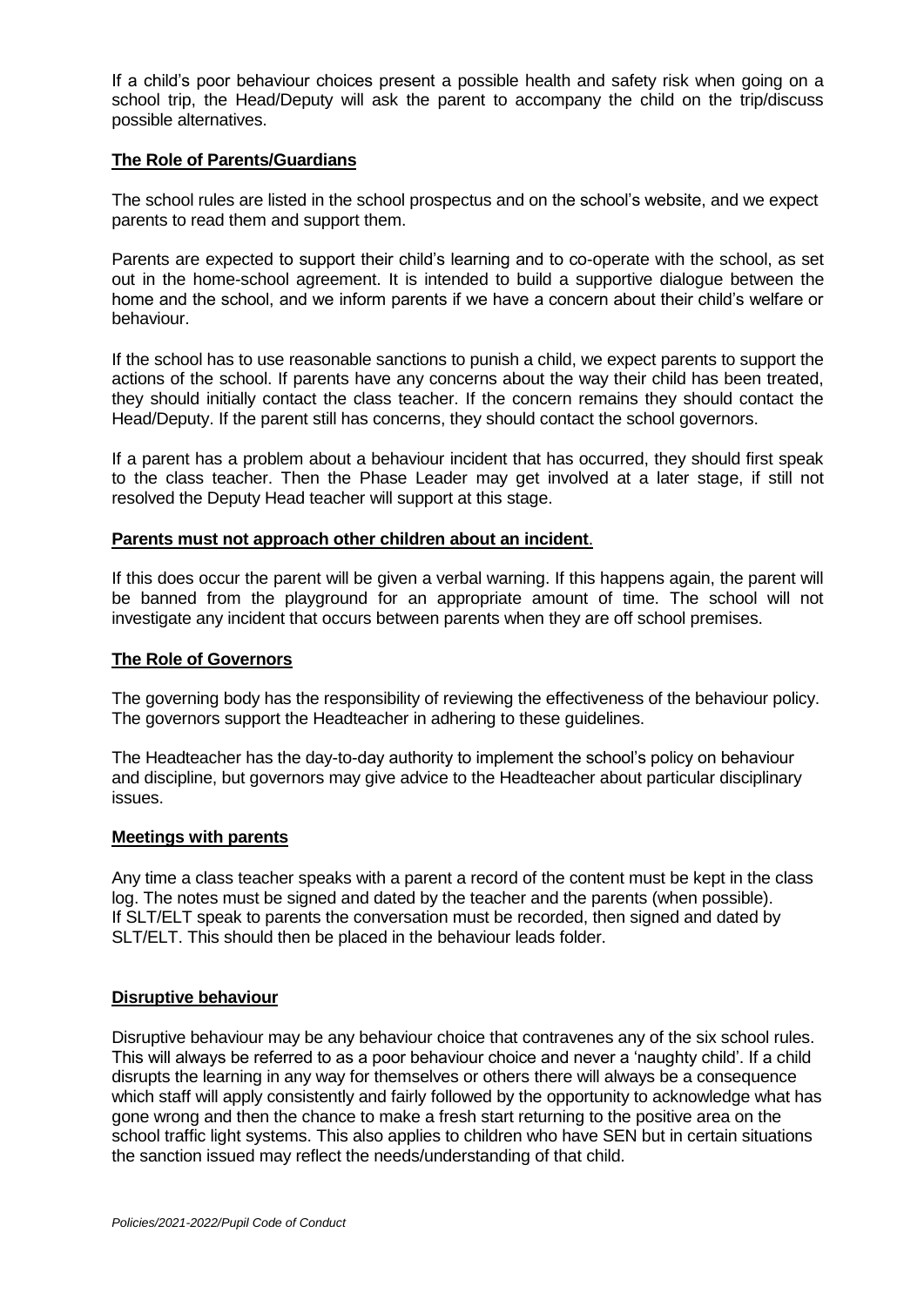# **Behaviour in the Early Years Foundation Stage:**

In the event of a poor behaviour choice the following procedure occurs:

- (1) First warning. Conversation with child to help understand the impact of their behaviour choice.
- (2) Second warning. Child once again supported to acknowledge poor behaviour choice and its impact. Name moved down on class good behaviour chart if child in Reception.
- (3) Third warning, 3-5 minute time out in classroom given depending on child's age and level of understanding. Time out may occur with an adult to support child's observation of acceptable learning/playing and support child's emotional needs. Child is then put back at the start of the chart for a fresh start following a conversation with the class teacher if in Reception.
- (4) Should the poor behaviour continue, a 5 minute time out may take place in a different Reception class. Parents should be notified that same day and a record kept in the class log detailing the behaviour, the outcome and any conversation with parents.

Please see section on behaviour within EYFS Teaching & Learning Policy for further information detailing good practice in regards to behaviour within the Early Years Foundation Stage.

# **Behaviour Year 1 to 6:-**

Traffic lights system (used in classrooms). All children start with their photo on the green. In the event of poor behaviour choices, the following procedure occurs:

- (1) First warning a warning given.
- (2) Second warning- move to amber.
- (3) Third warning move to red and child will be given a 5 minute time out in class. The child must then be given the opportunity to acknowledge what went wrong and then be put back on the positive area of the behaviour chart for a fresh start.
- (4) Should poor choices continue a second time out may be given in another class and at this point parents will need to be contacted. A record must be kept in the class log detailing the behaviour, the outcome/sanction given and details of the conversation with the parent and a signature where possible.
- (5) If issues are re-occurring a meeting will be held with the parents, teacher and Year Group Leader. Additional needs will be discussed and provisions made based on the individual's needs.
- (6) If poor choices continue SLT and sometimes the SENDCo will meet with the families and the individual's needs and further provision will be considered.
- (7) Involvement of outside agencies

# **NB As a sanction, children will never be sat outside classroom.**

Playground sanctions:

- (1) Verbal warning
- (2) Time out 5 minutes
- (3) KS2 children complete behaviour reflection sheet
- (4) Playground/outdoor report form completed and forwarded to the relevant member of ELT
- (5) Continued poor choices extended time out.
- (6) Serious poor choices (as detailed in the next section) sent to a member of SLT.

### **Unacceptable Behaviour**

Some poor choices are considered 'serious' in their very nature and will be dealt with automatically by a member of ELT.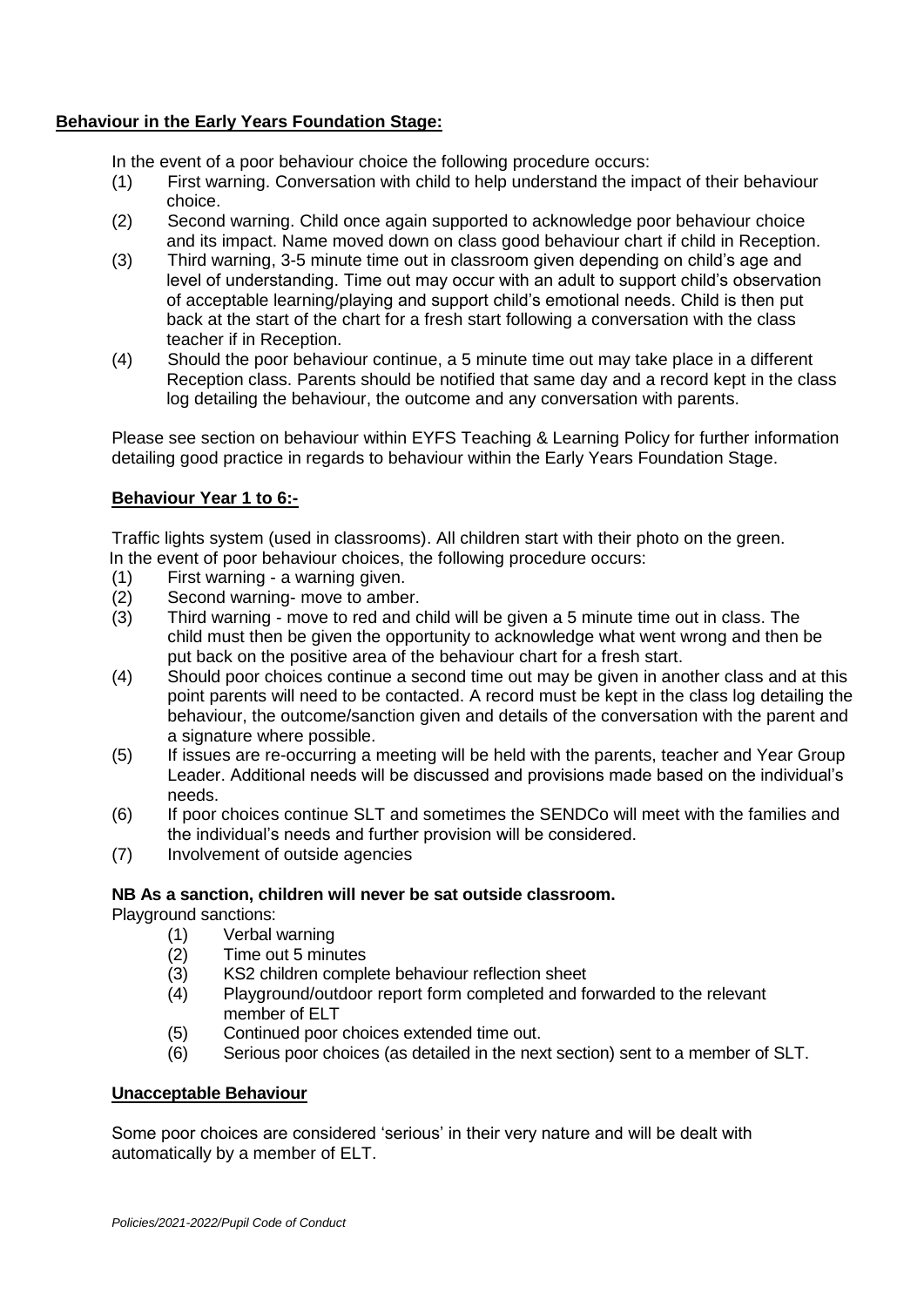Racism in not tolerated (see appendix II), nor bullying (see appendix III), misuse of the internet or social media (in or out of school), homophobia, offensive language or discrimination due to sex, age, ability, religion or physical disability.

Any form of significant physical contact will not be tolerated either from or towards our children.

Any such incidents of any of the above will be referred straight to ELT and dealt with appropriately, notifying parents of recipients and then perpetrators of the incident. At no point will children involved be named in any conversations and sanctions will **only** be discussed with perpetrators parents.

In addition to the above behaviours it is also taken very seriously if a child's safety is at risk and that they could come to harm as a result of their choices. Such incidents would be treated as in the paragraph above. They might include:

\*Serious physical contact - children harming themselves or others

\*Open defiance towards teacher

\*Leaving classroom without asking

\*Situation where a child needs to be restrained (see Appendix VI)

\*Failure to follow the Covid -19 behaviour policy (see Appendix V)

### **What to do if a serious incident occurs:**

A phone call should be made to the front office/ELT office. A member of ELT or the Behaviour Champion will go to the classroom. The teacher should record what happened in the class log and inform the parent on the same day (sometimes this may need a phone call if the child attends tea-time club, is collected by another adult or walks home alone). If the situation escalates and the child has to be removed from the classroom, a member of ELT will contact the parent re the incident. A record of the conversation will be reiterated in a short letter home as a record.

In the event of a serious incident the child will discuss the incident/their behaviour with a member of ELT. This will be investigated thoroughly and parents of both perpetrator and recipient will be informed. In extreme circumstances, this may lead to an internal or external exclusion. It is the policy of the school that any sanctions given will **only** be discussed with the perpetrator's parents.

At times the school may judge that a child's behaviour choice should result in an internal exclusion. This means that the child's behaviour has resulted in them completing work in another year group for a period of more than 1 hour. This is a very last option and can only be sanctioned by a member of the ELT. Records of children who are internally excluded are kept by the Behaviour Co-ordinator.

### **Hot Spot Children**

Our Hot Spot children are those who need more in depth strategies than most to help them develop positive behaviour choices. Many of our hotspots attend lunch club that promotes positive social interactions. These children all have behaviour charts and are supported by our Behaviour Champion. The Hotspot children's behaviour is tracked daily by the Behaviour Champions.

# **Playground Incidents**

When carrying out playground duties misdemeanours must be written on a playground/outdoor report form handed to the relevant member of ELT

# **PPA**

Children who make poor choices during PPA will be recorded on a sheet (plus details of the incident) by the member of staff responsible for the group. This sheet is forwarded on to the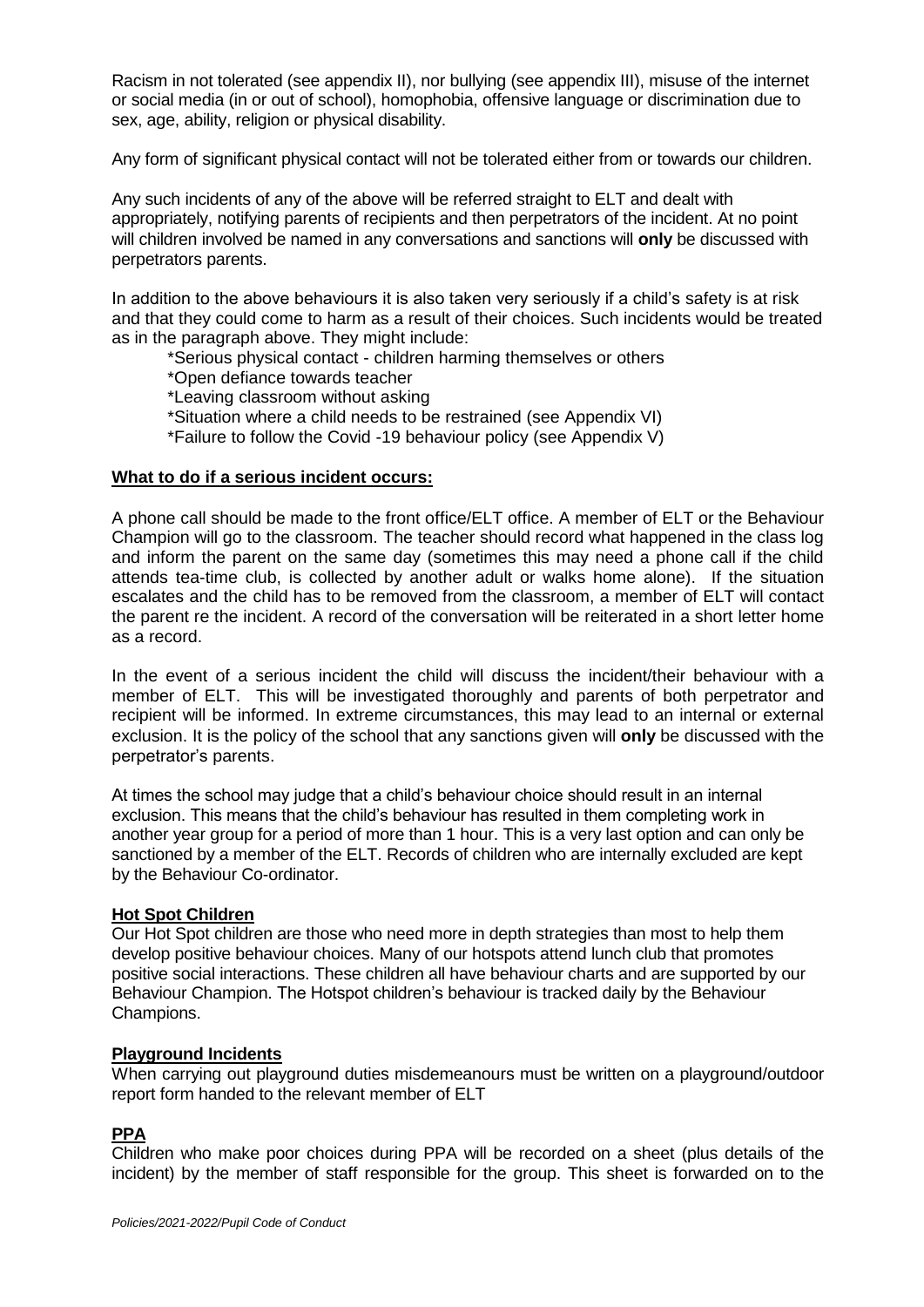class teacher via the class register. The class teacher will then sanction as they see fit based on the severity of the poor choice.

Should problems be of a more serious nature as identified on page 5 then staff should refer straight to ELT.

This will be: Headteacher on Friday afternoons, Deputy head on Thursdays, Assistant head on Wednesdays.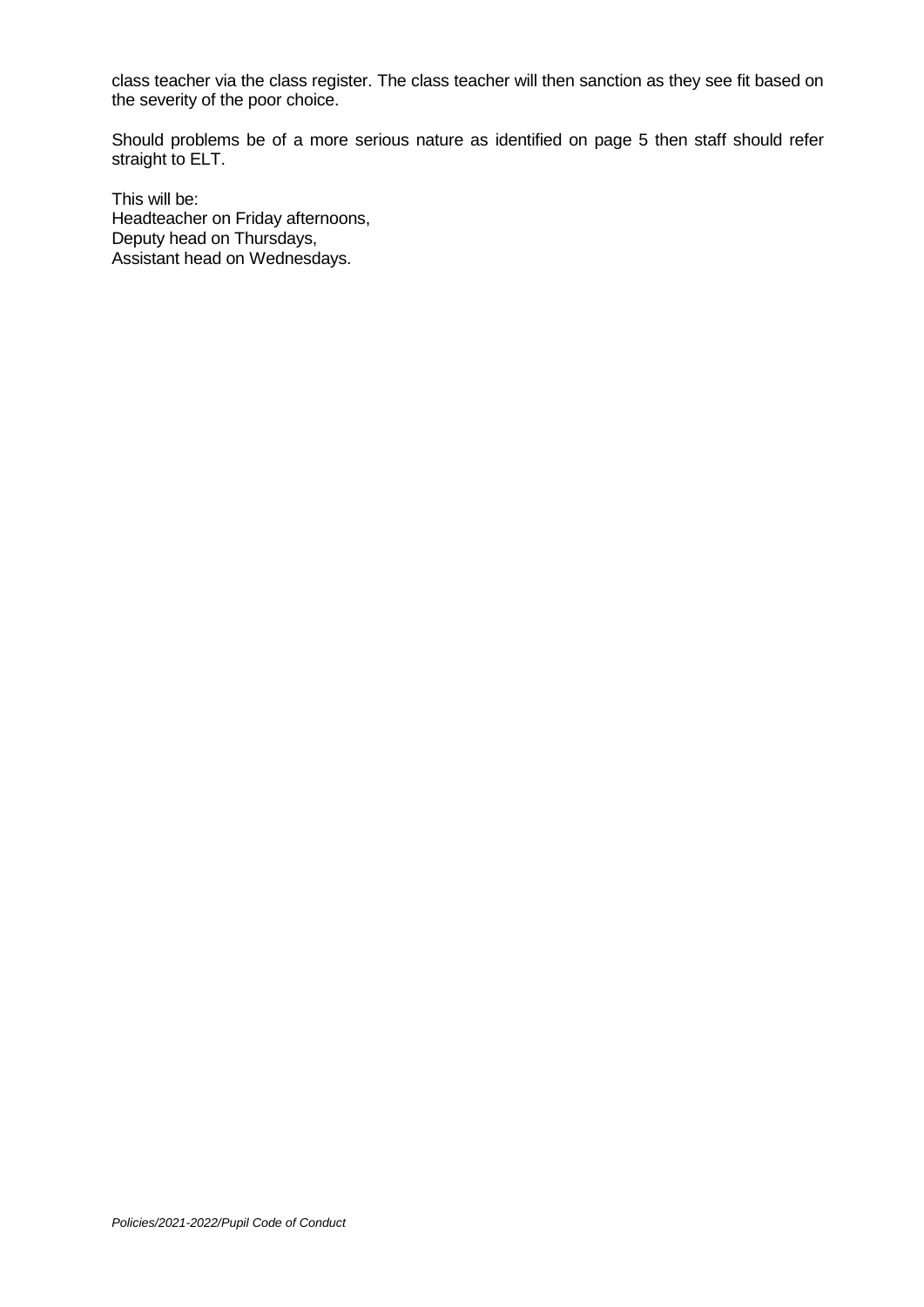# **Appendices**

**School Rules** See Appendix I

**Anti-Racism** See Appendix II

**Anti- Bullying** See Appendix III

# **Positive handling policy** See Appendix IV

**Covid- 19** 

See Appendix V

**Report of Physical Restraint** See Appendix VI

# **Class Record Log**

See Appendix VII

# **Playground/Outdoor report form**

See Appendix VIII

# **Behaviour Reflection Log**

See Appendix IX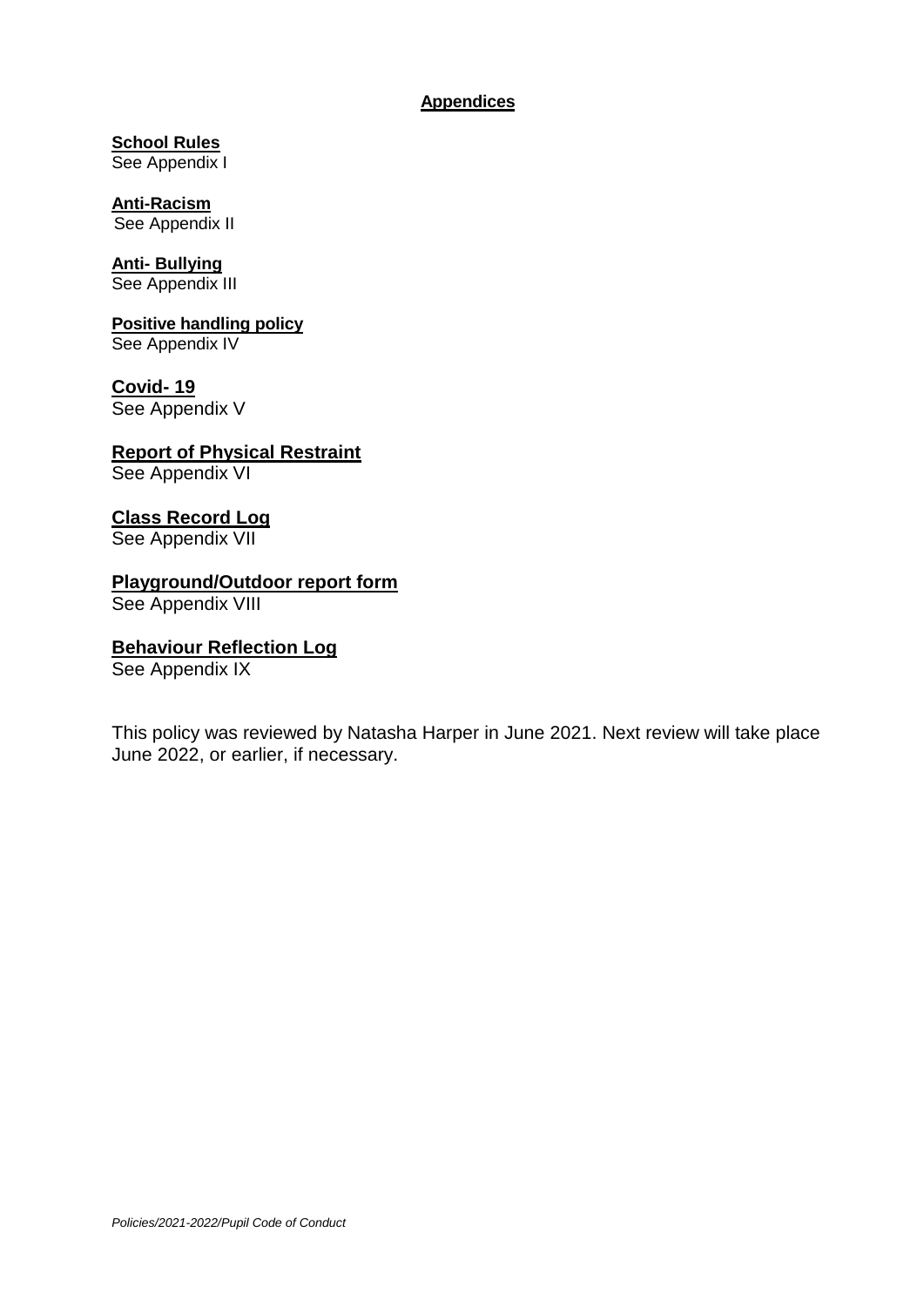# *Appendix 1-School Rules* **Chase Lane Primary School and Nursery Unit**

# **School Rules**

**The Golden Rules are used and have been adapted for each stage of the school. They are:** 

- **1.** Elsa Elephant We work hard-don't waste time
	- **2.** Alfred Alligator We are kind and helpful
		- 3. Louis Lion We are honest
		- 4. Mona Monkey We listen
		- 5. Gino Giraffe We look after everything
			- 6. Zelda Zebra We are gentle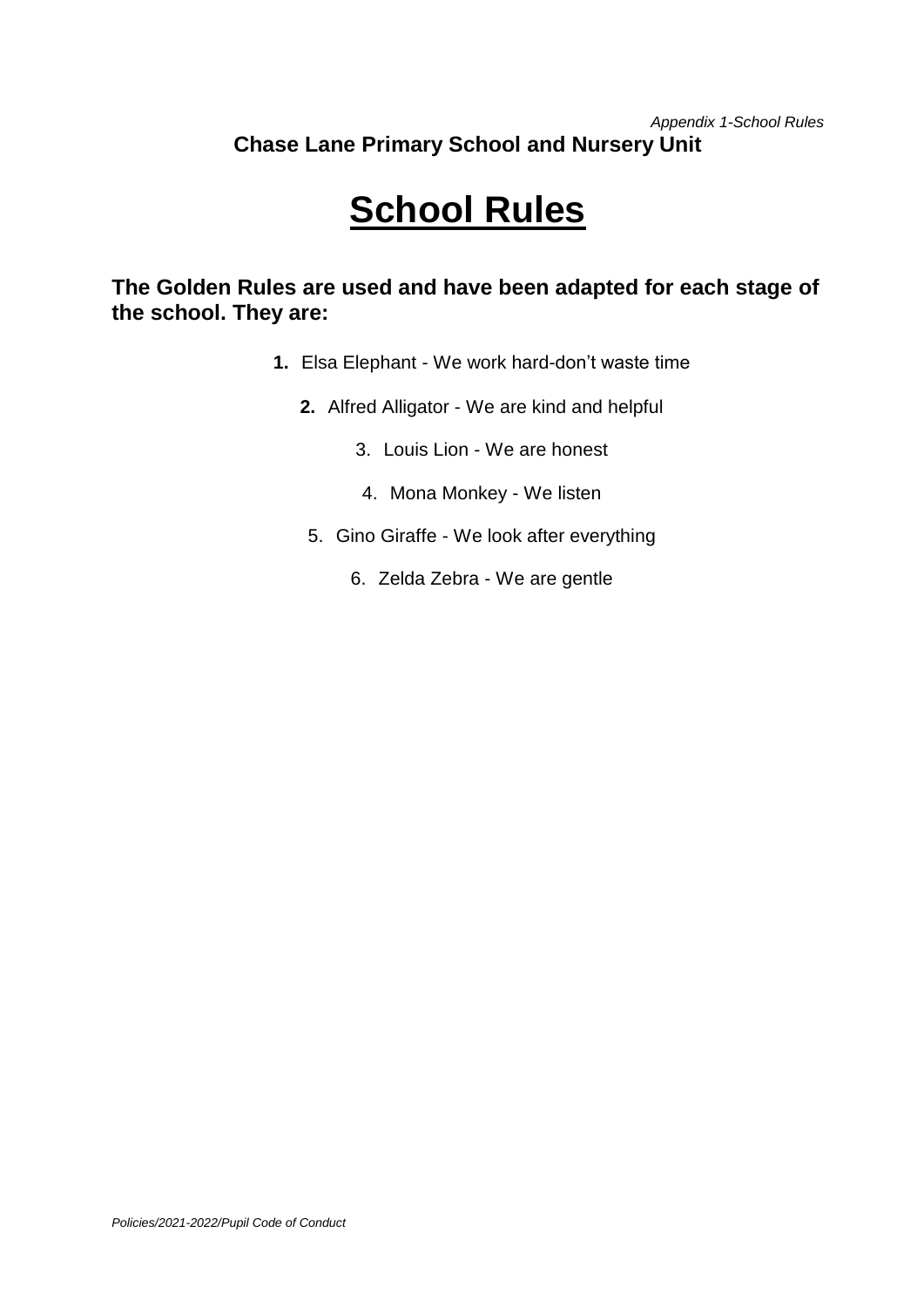# **Chase Lane Primary School and Nursery Unit Anti-Racism Policy**

Definition of racism: -

- A lack of understanding or tolerance towards any group.
- A belief in the inferiority or superiority of a particular group.
- The use of racist language or jokes.
- The refusal to co-operate with people because of their ethnic origins.
- Ridicule of an individual or group for cultural differences, e.g. food, music and dress.

Racism is not accepted in school, from either children or adults. Racist behaviour is dealt with in the following manner: -

- (1) Anyone who witnesses racist behaviour should inform the Deputy/Head teacher at once.
- (2) Members of staff will always be available to discuss with the children or parents any worries or concerns.
- (3) In all cases sensitivity is shown to the recipient and appropriate support given.
- (4) The incident is discussed fully with the instigator and the instigator is asked to apologise to the recipient. The recipient will be supported throughout the process.
- (5) In the event of any child being involved fully in a racially motivated incident, the parents/carers of the recipient and instigator are informed by the Head Teacher or Deputy Head Teacher and their co-operation sought.
- (6) In the event of persistent physical or verbal abuse by a child the Governors would be informed and exclusion considered.
- (7) All incidents are recorded by the Deputy Head Teacher in the school behaviour folder. Any incidents are reported termly to the Local Authority.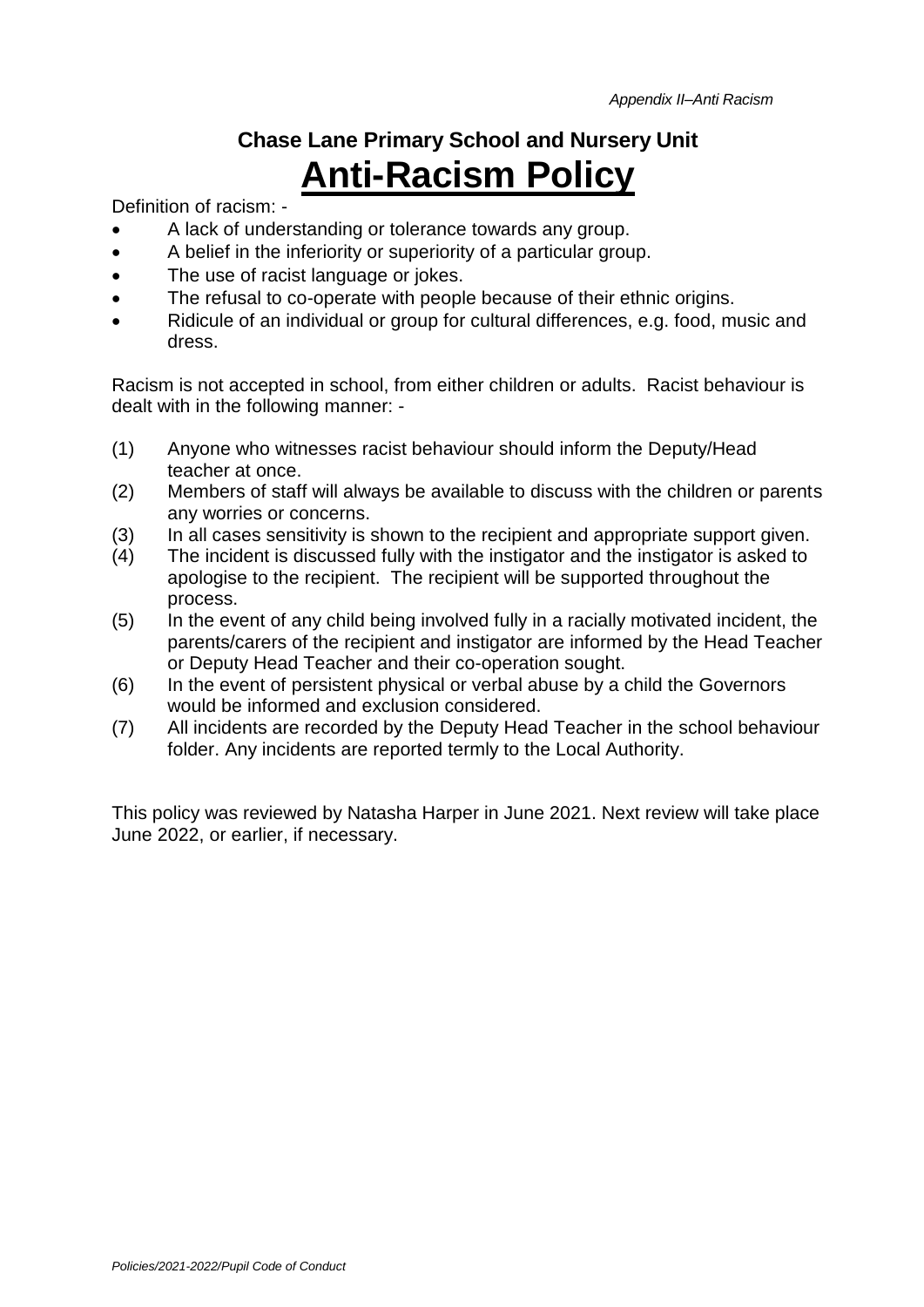# **Chase Lane Primary School and Nursery Unit Anti-Bullying Policy**

# **It is a basic entitlement of all children that they receive their education free from humiliation, oppression and abuse.**

# **Definition**

Bullying is deliberately hurtful behaviour which is repeated over a period of time. It can be:-

- 1. Physical: hitting, kicking, theft.
- 2. Verbal: name-calling which can be racist or sexist.
- 3. Indirect: e.g. excluding from friendship group.

# **Different types of bullying**

Pupils are bullied for a variety of reasons-and no reason. Specific types of bullying include bullying related to: appearance, health conditions including Covid- 19, gender, race, religion or culture, special educational needs or disabilities or sexual orientation. Other instances of bullying could be towards children whose home circumstances are unusual e.g. young carers and looked after children. Bullying can also take place towards school staff, by pupils, parents or other staff. With the increased use of the internet, another type of bullying that may occur is cyber bullying.

# **Statutory duty of schools**

Headteachers' have a legal duty under the School Standards and Framework Act 1998 to draw up procedures to prevent bullying among pupils and to bring these procedures to the attention of staff, parents and pupils.

All school teaching and ancillary staff must be alert to the signs of bullying and act firmly and promptly against it in accordance with school policy.

# **Strategies to Combat Bullying**

We teach the children about bullying through assemblies, role play and Circle Time. Bullying is dealt with in curriculum areas such as RE and PHSE.

We encourage co-operative working and social skills through co-operative group work.

We raise awareness with parents at Reception Intake meeting.

It is the responsibility of the Headteacher to monitor this policy.

The policy will be reviewed annually and its implementation and effectiveness will be assessed.

# **Further Reading: -**

Bullying – Don't Suffer in Silence" – information pack from DfEE. Safe to Learn-DCSF guidance information.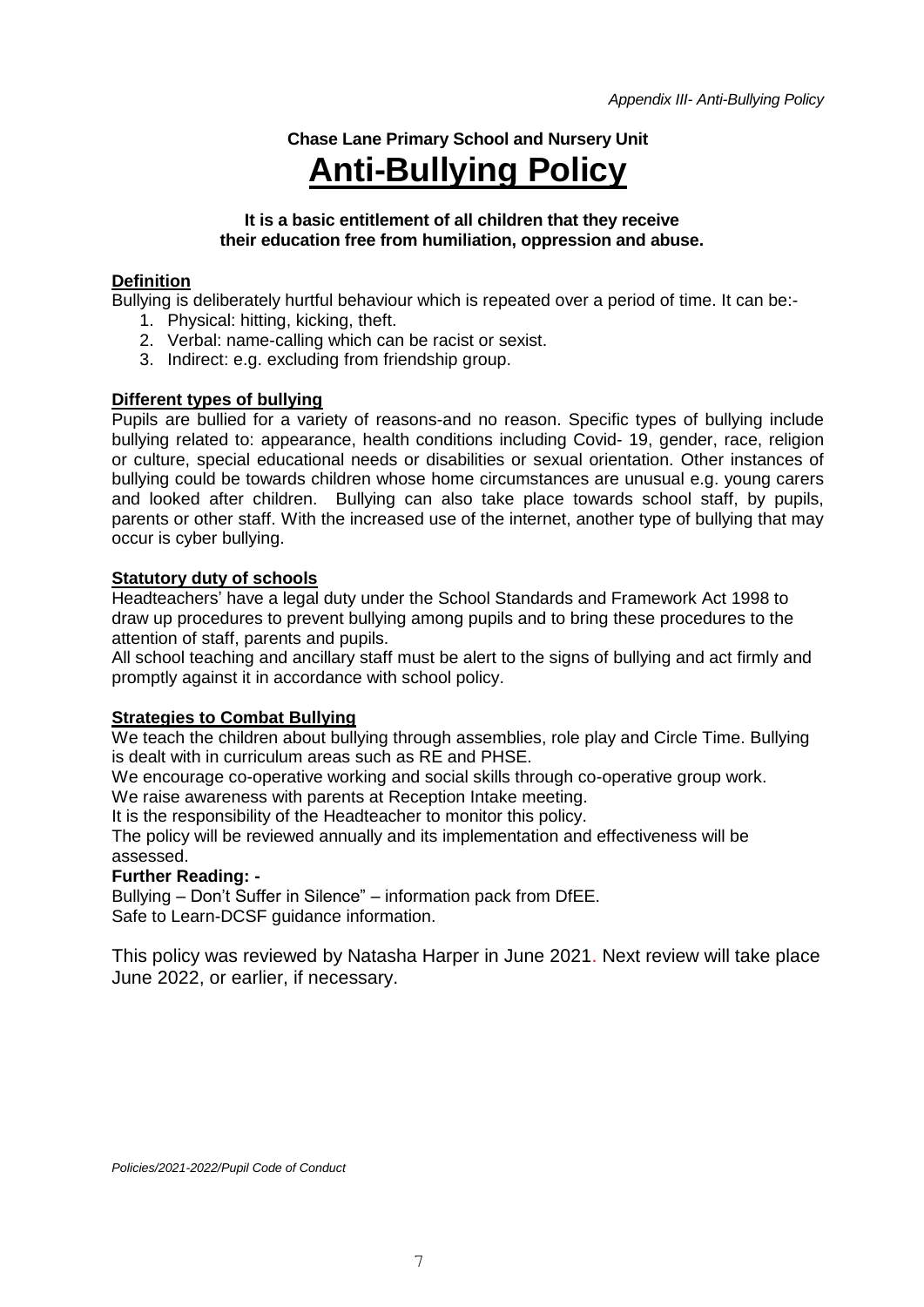# *Chase Lane Primary School and Nursery Unit* **Positive Handling Policy**

# **Policy on the use of reasonable force to control or restrain pupils**

# **Introduction**

CORPORAL PUNISHMENT IS NOT AUTHORISED.

Corporal punishment means the intentional application of force as a punishment. This includes not only the use of the cane or other implement, but other forms of physical chastisement intended as punishment (such as slapping, punching, pushing, prodding, throwing missiles, locking in a cupboard and any other such forms of rough handling).

Section 550A of the Education Act 1996 allows teachers to intervene physically and with 'reasonable force' to prevent any child from: -

- Injuring himself or others
- Damaging property
- Committing a crime
- Disrupting order and discipline

Whether these are occurring in school or during any other school activity eg an educational visit.

# **Reasonable force**

Must be the minimum force needed and must only be used if the circumstances of the particular incident warrant it. It must never be used as a punishment.

# **Physical intervention**

Physical contact will be the last resort, only used to prevent any of the situations described in the first paragraph. There may be times when a child is in danger and there will not be time to speak with him or her first. Usually, however, a child will be spoken to and be expected to respond to a verbal command.

Physical intervention can take a number of forms, for example:

- Standing in the way of a child
- **•** Physically intervening between children
- **Holding on to a child**
- **Leading a child by the hand**
- Removing an article from a child.

# **Force that should NOT be used includes: -**

- Holding round the neck or any other hold that might restrict breathing.
- Kicking and slapping or punching.
- Forcing limbs against joints (eg arm locks).

Where it is known or anticipated that a child's behaviour might require physical control or restraint, a meeting will take place with the senior leadership team who will put procedures into place that will be communicated to all involved (parents, staff and children).

All teaching and non-teaching staff who have been trained are authorised by the Headteacher to use reasonable force to restrain children.

This does not allow restraint to be used as a disciplinary act or as a punishment. Every member of staff must be extremely cautious about using restraint.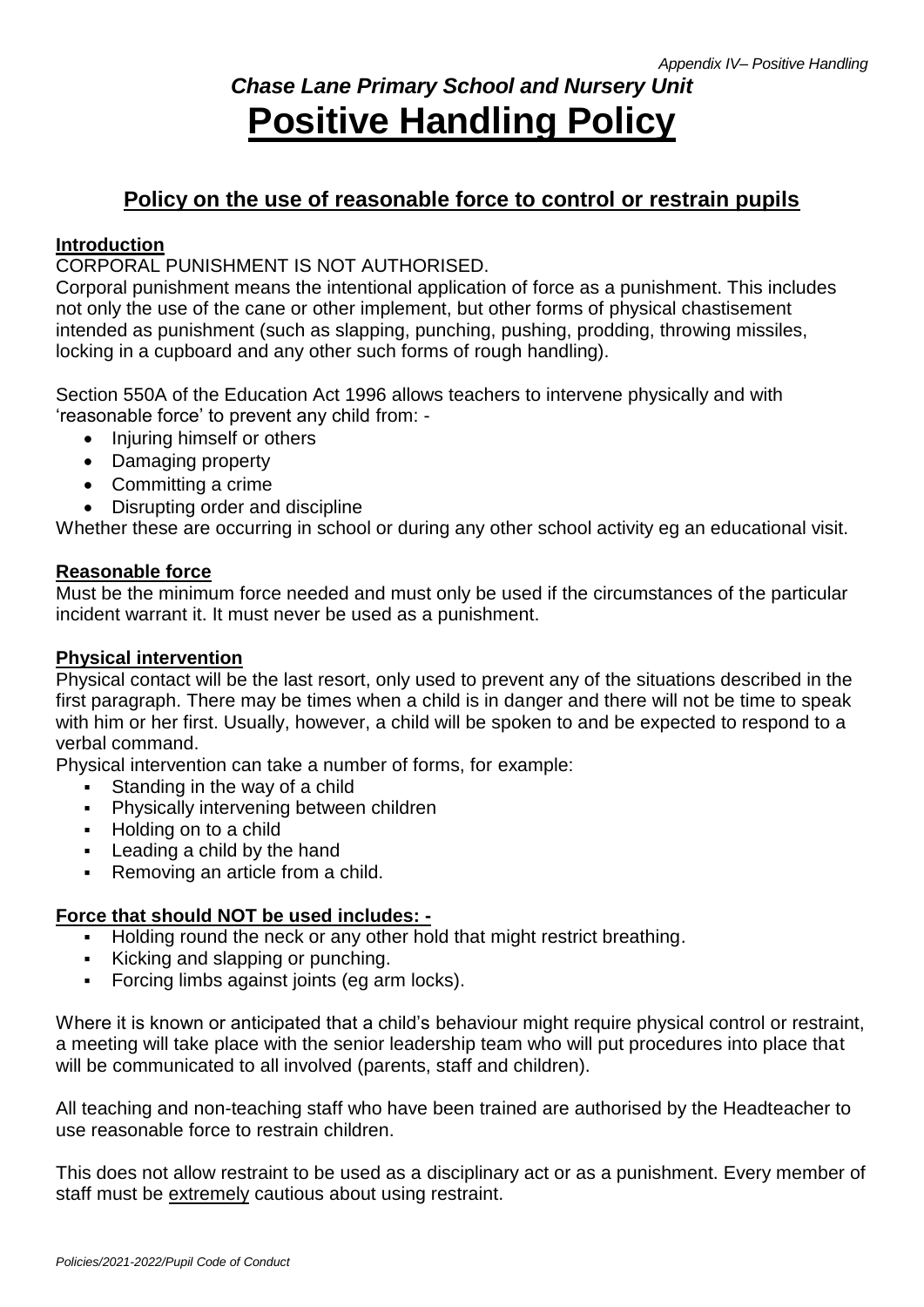Staff should be aware of the Special Needs Policy and of the particular special needs children who might present them with difficult behaviour.

The relationship between child and adult must be on a firm professional basis, which leaves no room for the misinterpretation of any act or instruction. Staff should ensure that they do not place themselves in any situation which might trigger a complaint – eg a member of staff alone in a room with a child.

# **Recording, reporting and monitoring**

All incidents of physical contact will be recorded, reported to the Head Teacher immediately and communicated with the parents. See

The following information must be recorded (see attached form) :-

- Name of child/children
- Date, time and place of incident
- Adults involved, plus
- Signed report showing why the force was being used, how the incident developed
- Signed witness statement
- **The child's response, including any injuries**

The Headteacher will:

- Read all accounts of the intervention
- **Interview staff and children**
- Inform the LEA and the Chair of Governors

Following an incident involving physical intervention, both the child and the member of staff will be closely monitored for the effects of the incident. It is hoped that on the rare occasion that restraint may be necessary, staff, parents and child will be clear why this action was necessary, but there will always be the possibility of formal complaint.

If parents wish to complain about the action taken by a member of staff, this will be fully discussed with the Head Teacher, but if parents are still not satisfied, they will be referred to the governing body, who will hear the complaint.

Similarly, if the school feels on any occasion that staff do not have full parental support or the school has concerns about the application of the policy in a particular case, the Headteacher and staff may refer the matter to the governing body.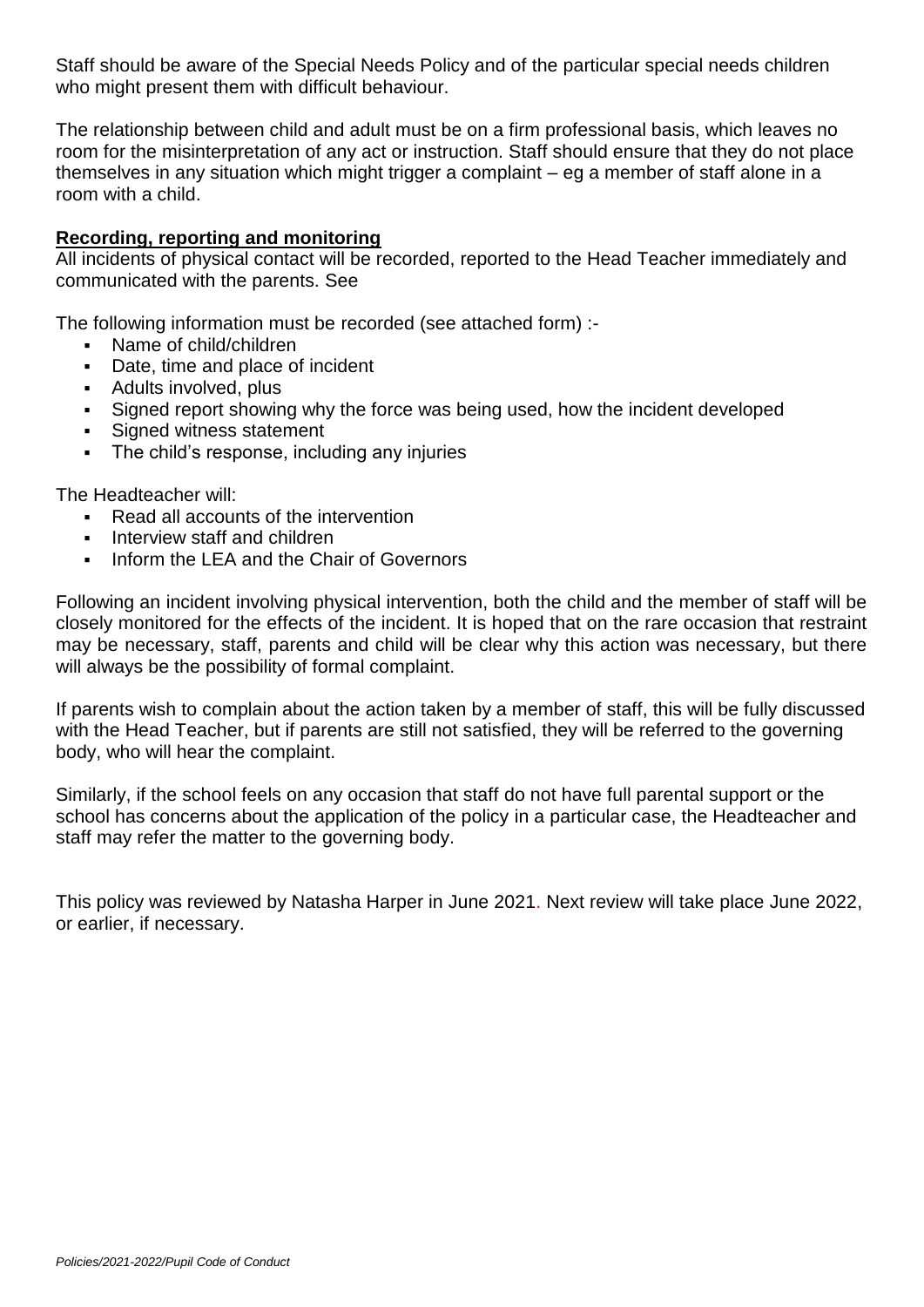# *Chase Lane Primary School and Nursery Unit*

# Covid-19

# **Policy on behaviour expectations due to the Covid-19 pandemic**

# **Introduction**

From the 1<sup>st</sup> June 2020 Primary schools have been asked to start a phased re- opening after their partial closure from the Clovid-19 pandemic. This policy will outline some additions to the behaviour policy that the pupils will need to adhere to, based on the new systems that Chase Lane Primary School and Nursery Unit has put in place.

Additions to the Pupil Code of conduct are:

- Pupils must follow any altered routines for arrival or departure making sure the one way systems are followed
- Pupils must follow the school instructions on hygiene, such as handwashing and sanitising. Pupils must use the chart to tick off when they have completed the task
- Pupils must follow instructions on who they can socialise with at school
- Pupils must move around school following the one-way system, queue following social distancing guidelines/markings and not enter any room that has a no entry sign on it
- Pupils must make sure they cough/sneeze into a tissue or into their sleeve. Tissues should be disposed of by placing them into a bin avoiding touching mouth, nose and eyes with hands. Pupils should then wash their hands and tick the chart
- Pupils must tell an adult if they are experiencing symptoms of coronavirus
- Pupils must not where possible share any equipment or other items including drinking bottles
- Pupils must follow adult's instructions when taking part in outside learning
- Pupils in EYFS and KS1 must ask an adult to go to the toilet. Pupils in KS2 go to the toilet in pairs with one child waiting on the social distance marking outside of the toilet. Pupils must tick the chart to say they have washed their hands upon return
- Pupils must not cough or spit at any other child
- Pupils must not post any online learning on any other social platform other than Seesaw or Purple Mash

Any such incidents where a pupil hasn't followed the above rules will be referred straight to SLT and dealt with appropriately, notifying parents of the incident. At no point will other children involved be named in any conversations and sanctions will **only** be discussed with perpetrator's parents.

# **Social, emotional and mental health concerns**

Any pupils who struggle to reengage in school are at risk of being absent or persistently disruptive. Some pupils may return to school having suffered from: bereavement anxiety in some cases, increased welfare and safeguarding harms. All staff have the responsibility to raise any such concerns to the Head/Deputy Head, who will put into place support. A Range of support can be offered by the school such as 1 to 1 sessions, group support and family support from a range of staff at the school.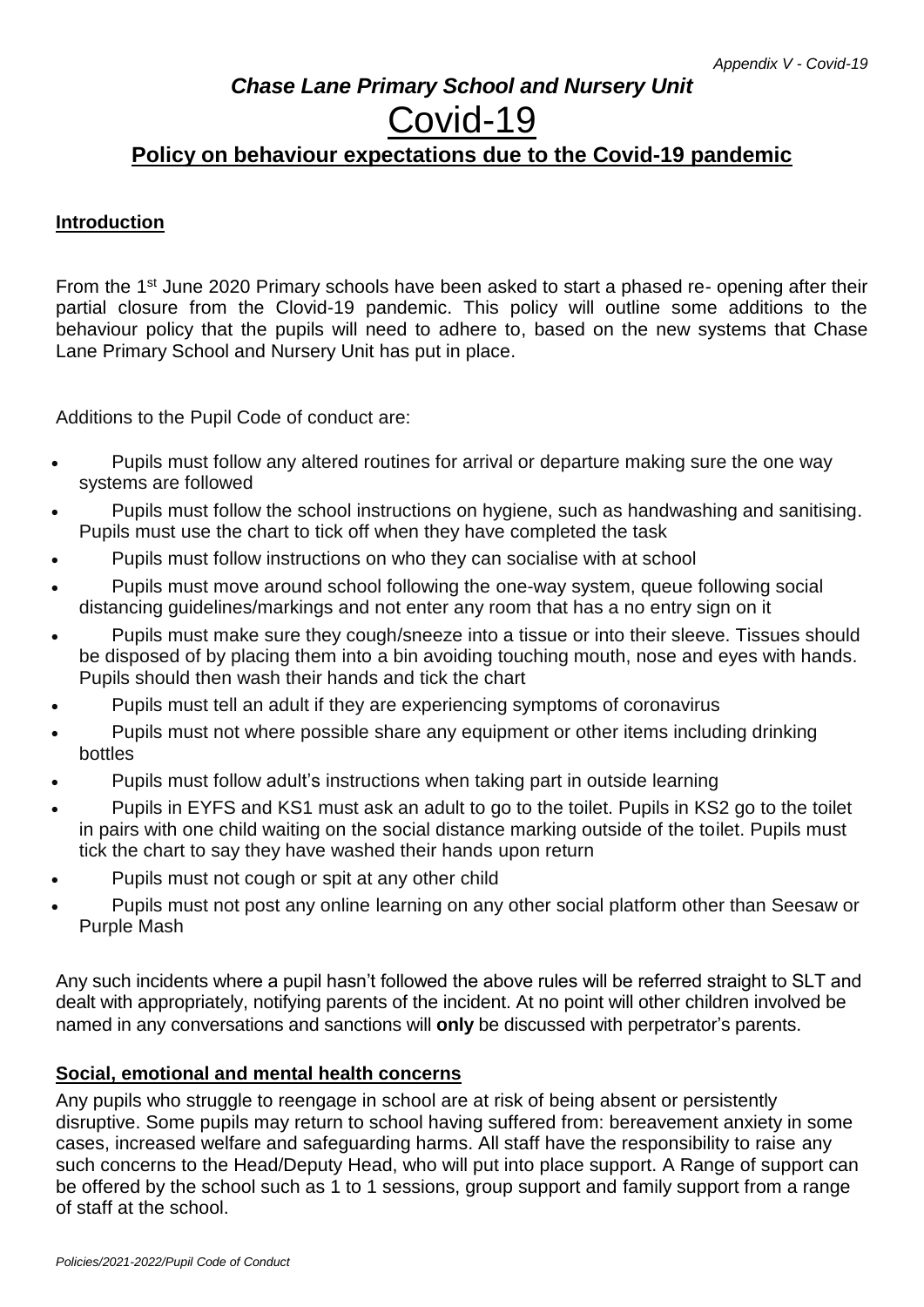This appendix will get communicated to pupils, staff, parents and governors.

*This policy was written by Natasha Harper and reviewed in June 2021. Next review will take place in June 2022 or earlier, if necessary.*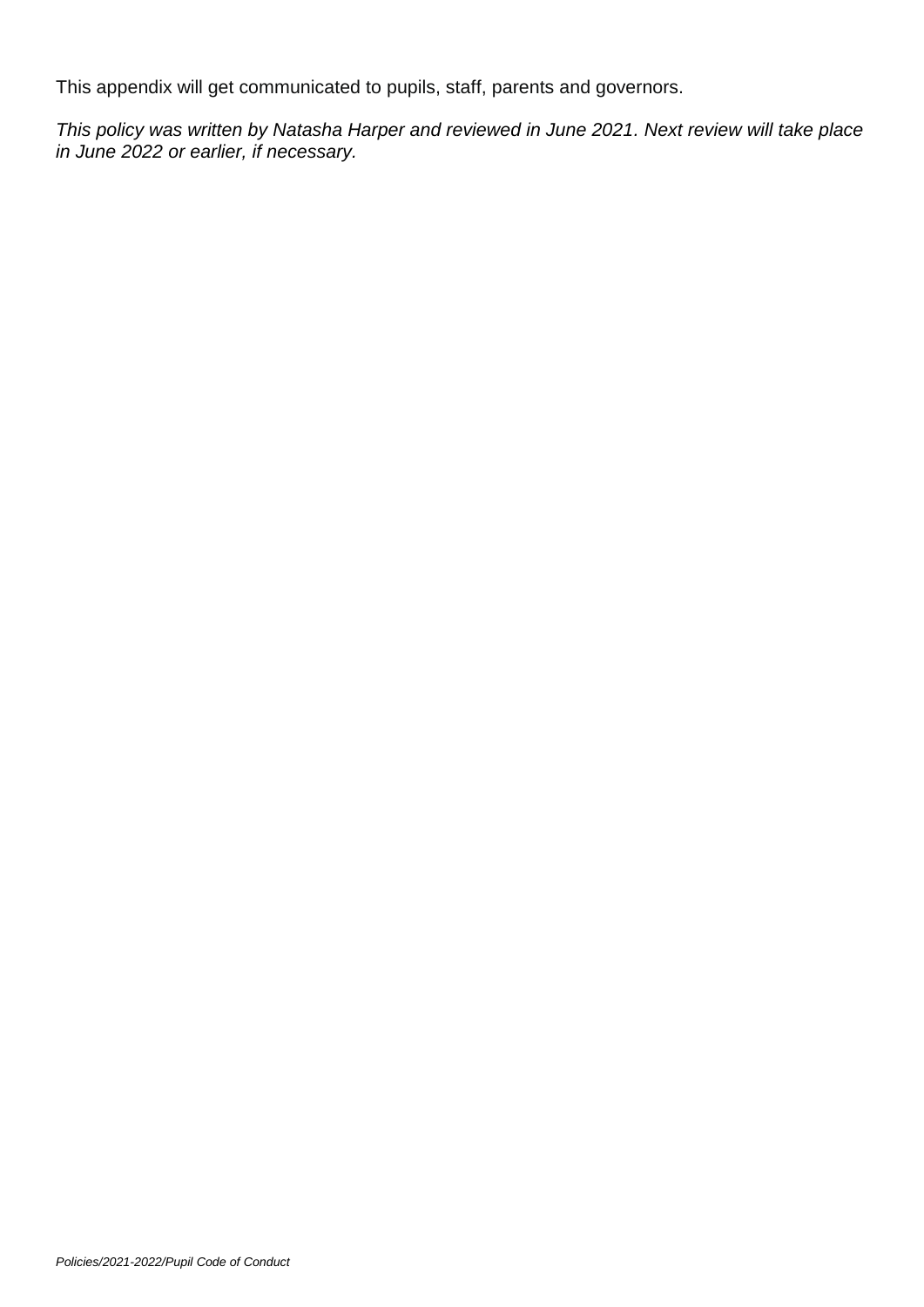# **Report of physical restraint**

| Class: |
|--------|
|        |
|        |
|        |
|        |
|        |
|        |
|        |
|        |
|        |

Please add any other details of incident, including child's response and any injuries sustained, and attach to this form *Forward copy to Head Teacher and Behaviour Lead and attach one to class log. Head Teacher will inform Chair of Governors and LEA.*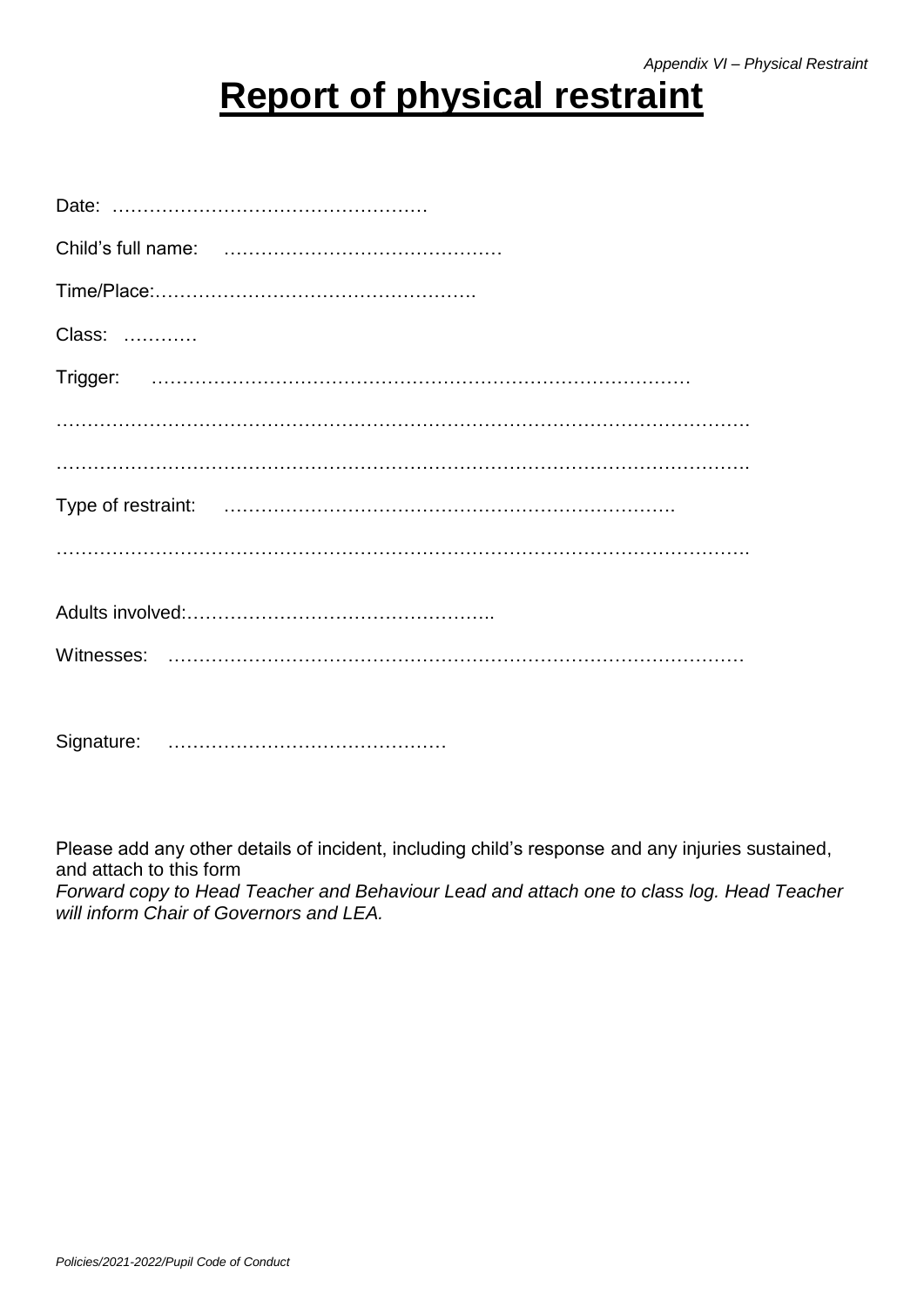# Class Log Record Sheet

| <b>Name</b> |                       |                                                     |  |  |  |
|-------------|-----------------------|-----------------------------------------------------|--|--|--|
| <b>Date</b> | <b>Details of Log</b> | <b>Class Teacher and</b><br><b>Parent signature</b> |  |  |  |
|             |                       |                                                     |  |  |  |
|             |                       |                                                     |  |  |  |
|             |                       |                                                     |  |  |  |
|             |                       |                                                     |  |  |  |
|             |                       |                                                     |  |  |  |
|             |                       |                                                     |  |  |  |
|             |                       |                                                     |  |  |  |
|             |                       |                                                     |  |  |  |
|             |                       |                                                     |  |  |  |
|             |                       |                                                     |  |  |  |
|             |                       |                                                     |  |  |  |
|             |                       |                                                     |  |  |  |
|             |                       |                                                     |  |  |  |
|             |                       |                                                     |  |  |  |
|             |                       |                                                     |  |  |  |
|             |                       |                                                     |  |  |  |
|             |                       |                                                     |  |  |  |
|             |                       |                                                     |  |  |  |
|             |                       |                                                     |  |  |  |
|             |                       |                                                     |  |  |  |
|             |                       |                                                     |  |  |  |
|             |                       |                                                     |  |  |  |
|             |                       |                                                     |  |  |  |
|             |                       |                                                     |  |  |  |
|             |                       |                                                     |  |  |  |
|             |                       |                                                     |  |  |  |
|             |                       |                                                     |  |  |  |
|             |                       |                                                     |  |  |  |
|             |                       |                                                     |  |  |  |
|             |                       |                                                     |  |  |  |
|             |                       |                                                     |  |  |  |
|             |                       |                                                     |  |  |  |
|             |                       |                                                     |  |  |  |
|             |                       |                                                     |  |  |  |
|             |                       |                                                     |  |  |  |
|             |                       |                                                     |  |  |  |
|             |                       |                                                     |  |  |  |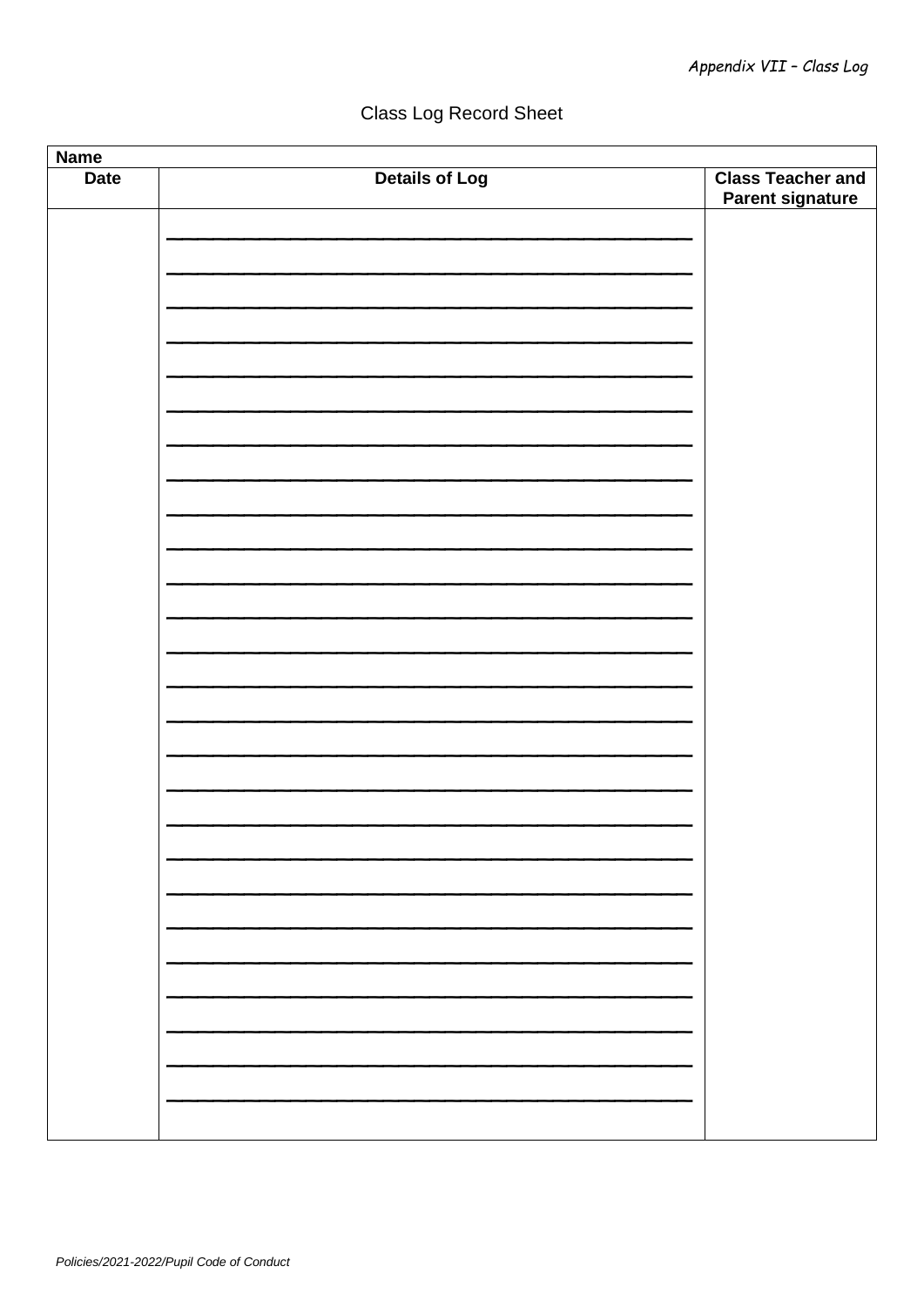| Incident type (Please circle and give detail if necessary for future reference) |                                                    |                                         |                                                                 |  |  |  |
|---------------------------------------------------------------------------------|----------------------------------------------------|-----------------------------------------|-----------------------------------------------------------------|--|--|--|
| <b>Name calling</b>                                                             | <b>Bad language</b><br>(swearing)*                 | <b>Play fighting/</b><br><b>Pushing</b> | Kicking*                                                        |  |  |  |
| Hitting*                                                                        | Inappropriate<br>behaviour*<br>(give detail below) | <b>Untruthful</b>                       | Ignoring/not<br>listening to an<br>adult<br>(give detail below) |  |  |  |
| <b>Disrespectful to</b>                                                         | <b>Not looking after</b>                           | <b>Hurt another</b><br>person*          | <b>Being unkind</b>                                             |  |  |  |
| an adult*<br>(give detail below)                                                | equipment/property<br>(give detail to HT)          |                                         | (give detail below)                                             |  |  |  |
|                                                                                 |                                                    |                                         |                                                                 |  |  |  |
| <b>Witnessed by:</b>                                                            |                                                    |                                         |                                                                 |  |  |  |
| <b>Adult's names</b>                                                            |                                                    | <b>Children's names</b>                 |                                                                 |  |  |  |
|                                                                                 |                                                    |                                         |                                                                 |  |  |  |
|                                                                                 | <b>Time out (Please tick)</b>                      |                                         |                                                                 |  |  |  |
| <b>Yes</b>                                                                      |                                                    | <b>No</b>                               |                                                                 |  |  |  |
|                                                                                 |                                                    |                                         |                                                                 |  |  |  |
| <b>Additional comments</b>                                                      |                                                    |                                         |                                                                 |  |  |  |
|                                                                                 |                                                    |                                         |                                                                 |  |  |  |
|                                                                                 |                                                    |                                         |                                                                 |  |  |  |
|                                                                                 |                                                    |                                         |                                                                 |  |  |  |

# **Class teacher signature \_\_\_\_\_\_\_\_\_\_\_\_\_\_\_\_\_\_\_\_\_\_\_**

*Policies/2021-2022/Pupil Code of Conduct*